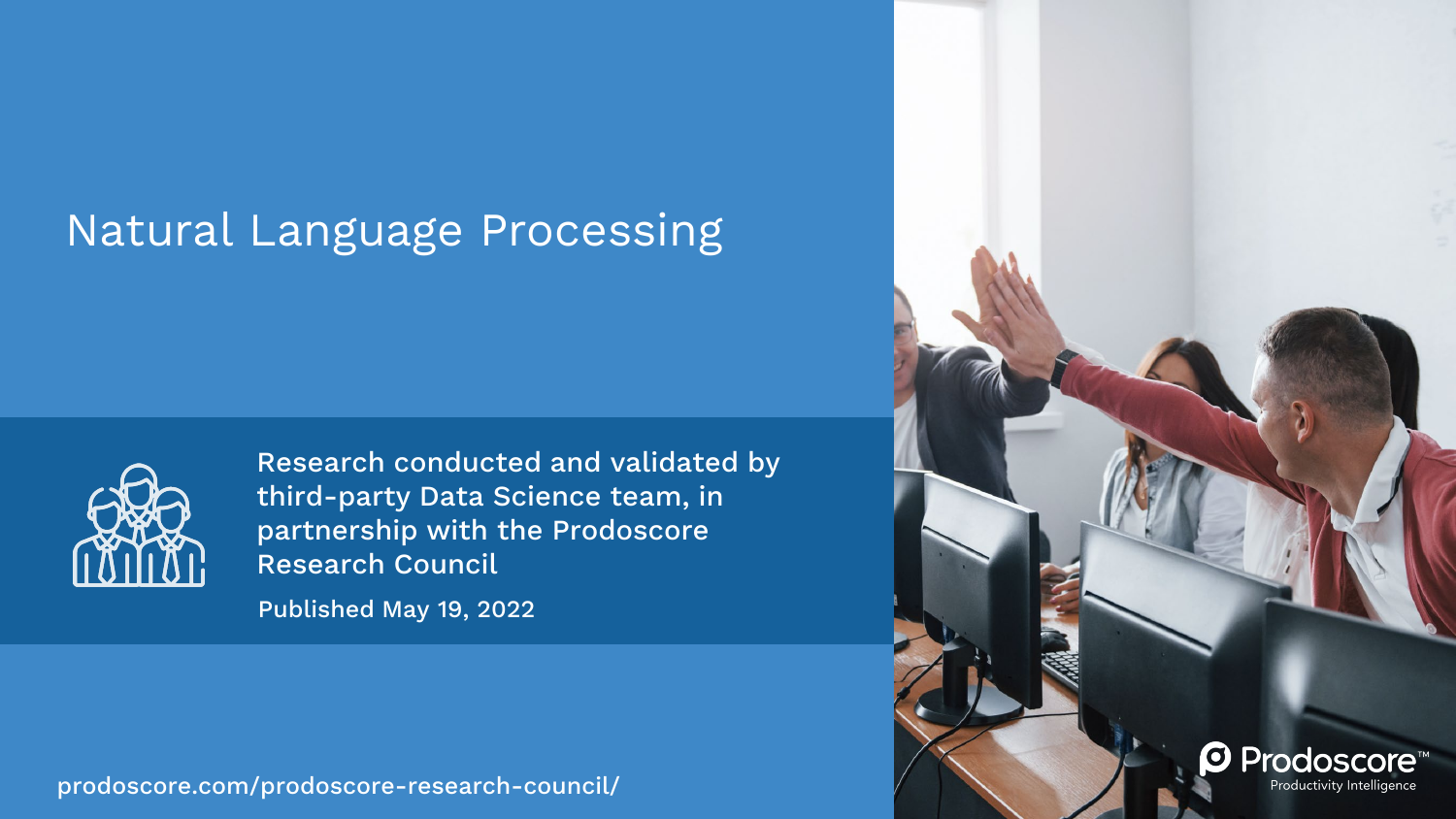# What is NLP?

#### Natural Language Processing

- A field of study that combines linguistics, mathematics, and computer science to generate technological solutions that concern teaching computers to automatically understand, interpret, and generate human language (Cambria & White, 2014)
- A subset of machine learning, a family of algorithms and techniques that give computers the ability to learn from data and make data-driven predictions
- Sentiment analysis, or opinion mining, is a data mining technique used to extract emotions, opinions, points of view, and other emotional expressions from a document (Liu, 2012)
- In recent years, the field of NLP has adopted the use of pre-trained word embeddings that leverage transfer learning in the form of transformer multilayered encoder- decoder architecture as an innovative approach towards analyzing natural language (Ruder et al., 2019)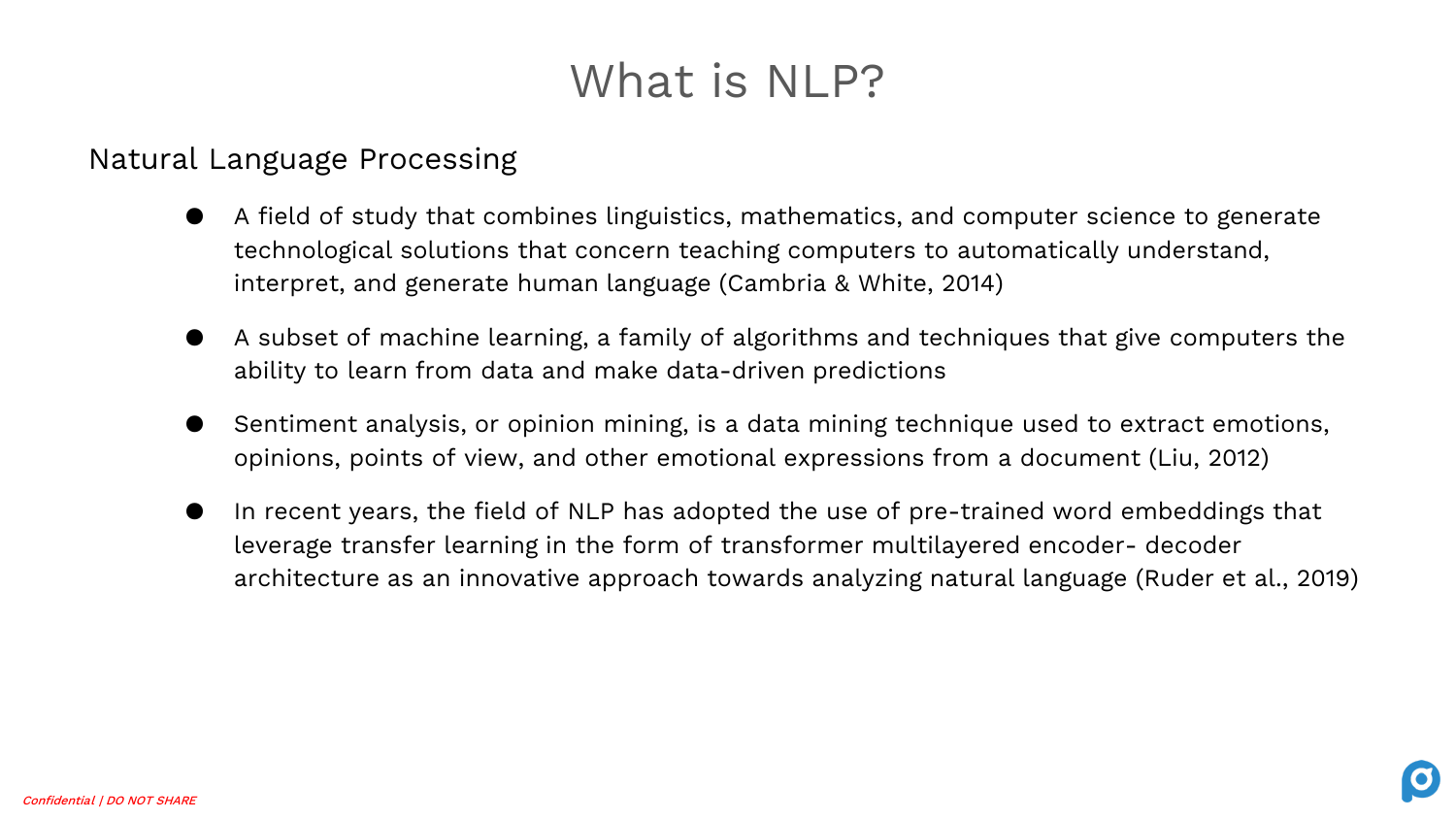# Employee Wellness and Culture Indicator

- As the lived experiences of employees at work are of interest to business and human resource leaders, we have created an **Employee Wellness and Culture** indicator that leverages natural language processing (NLP) and employee chat data to help leaders uncover the artifacts and potential threats to their business and company culture.
- Google's Natural Language Platform uses a transformer encoder-decoder architecture to perform NLP tasks (specifically BERT: Bidirectional Encoder Representation of Transformers) to uncover meaning from employee text. The benefit of using a transformer-based algorithm comes from its ability to quantify and manage the interdependence between data inputs (i.e., words in our example). BERT's attentional mechanism is what manages and quantifies input interdependencies by assigning weights to input features based on their importance.